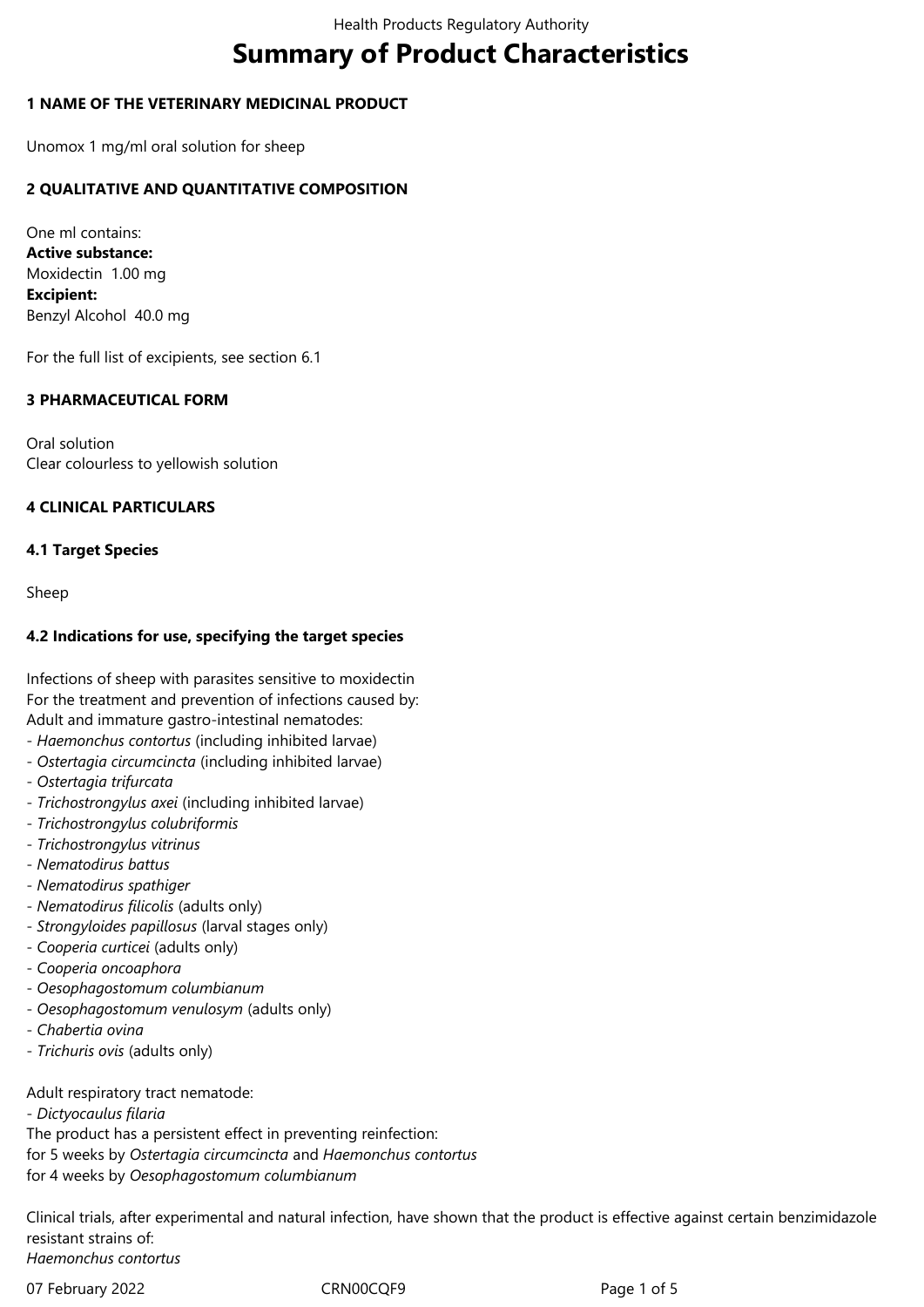*Ostertagia circumcincta Trichostrongylus colubriformis Cooperia curticei*

# **4.3 Contraindications**

None

# **4.4 Special warnings for each target species**

Care should be taken to avoid the following practices because they increase the risk of development of resistance and could ultimately result in ineffective therapy:

- Too frequent and repeated use of anthelmintics from the same class, over an extended period of time

- Underdosing, which may be due to underestimation of body weight, misadministration of the product, or lack of calibration of the dosing device (if any).

- Suspected clinical cases of resistance to anthelmintics should be further investigated using appropriate tests (e.g. Faecal Egg Count Reduction Test). Where the results of the test(s) strongly suggest resistance to a particular anthelmintic, an anthelmintic belonging to another pharmacological class and having a different mode of action should be used.

Resistance to macrocyclic lactones has been reported in *Teladorsagia* in sheep in a number of countries. In 2008, throughout Europe, moxidectin resistance is very rare; it has been reported in a single case involving a levamisole-, benzimidazole and ivermectin-resistant strain of *Teladorsagia circumcincta*. Therefore the use of this product should be based on local (regional, farm) epidemiological information about susceptibility of parasites, local history of treatments and recommendations on how to use the product under sustainable conditions to limit further selection for resistance to antiparasitic compounds. These precautions are especially important when moxidectin is being used to control resistant strains.

## **4.5 Special precautions for use**

## **Special precautions for use in animals**

Not applicable.

# **Special precautions to be taken by the person administering the veterinary medicinal product to animals**

- Avoid direct contact with skin and eyes.
- Wash hands after use.
- Do not smoke or eat when using this product.
- Wear impermeable rubber gloves during use.
- In the event of eye contact, flush the eye with copious amounts of clean water and seek medical advice.

## Other precautions regarding impact on the environment

Moxidectin fulfils the criteria for a (very) persistent, bioaccumulative and toxic (PBT) substance; therefore, exposure of the environment to moxidectin must be limited to the extent possible. Treatments should be administered only when necessary and should be based on faecal egg counts or evaluation of the risk of infestation at the animal and/or herd level. Like other macrocyclic lactones, moxidectin has the potential to adversely affect non-target organisms:

- Faeces containing moxidectin excreted onto pasture by treated animals may temporarily reduce the abundance of dung feeding organisms. Following treatment of sheep with the product, levels of moxidectin that are potentially toxic to dung fly species may be excreted over a period of 4 days and may decrease dung fly abundance during that period. It has been established in laboratory tests that moxidectin may temporarily affect dung beetle reproduction; however, studies with incurred residues indicate no long-term effects. Nevertheless, in case of repeated treatments with moxidectin (as with products of the same anthelmintic class) it is advisable not to treat animals every time on the same pasture to allow dung fauna populations to recover.
- Moxidectin is inherently toxic to aquatic organisms including fish. The product should be used only according to the label instructions. Based on the excretion profile of moxidectin when administered as the oral formulation to sheep, treated animals should not have access to watercourses during the first 3 days after treatment.

## **4.6 Adverse reactions (frequency and seriousness)**

None known.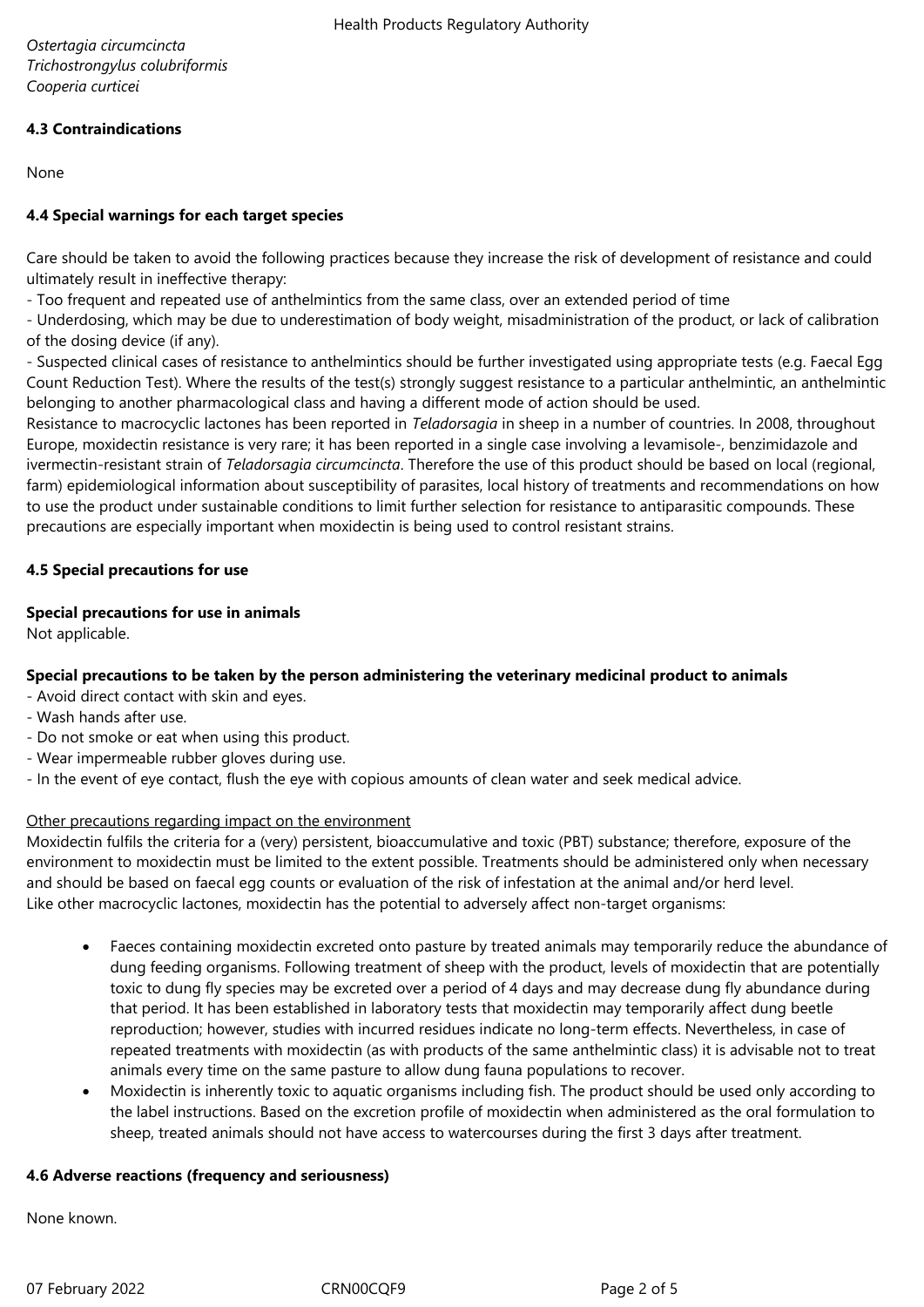#### Health Products Regulatory Authority

## **4.7 Use during pregnancy, lactation or lay**

Moxidectin has been shown to be safefor use in pregnant, lactating and breeding animals.

## **4.8 Interaction with other medicinal products and other forms of interactions**

The effects of GABA agonists are increased by moxidectin.

# **4.9 Amounts to be administered and administration route**

Should be given as a single oral drench of 1 ml/5 kg live bodyweight, equivalent to 200 μg moxidectin/kg live bodyweight, using any standard drenching equipment. To ensure administration of a correct dosage, body weight should be determined as accurately as possible; accuracy of the dosing should be checked. Do not mix with other products.

## **4.10 Overdose (symptoms, emergency procedures, antidotes), if necessary**

Symptoms generally do not occur at less than 5 times the recommended dose. They are manifested as transient salivation, depression, drowsiness and ataxia 8 to 12 hours post-treatment. Treatment is not generally necessary and recovery is generally complete within 24 to 48 hours. There is no specific antidote.

## **4.11 Withdrawal period(s)**

Meat and offal: 14 days. Milk: 5 days.

## **5 PHARMACOLOGICAL or IMMUNOLOGICAL PROPERTIES**

Pharmacotherapeutic group: Endectocides (milbemycins) ATC Vet code: QP 54 AB 02

#### **5.1 Pharmacodynamic properties**

Moxidectin is a parasiticide active against a wide range of economically important internal and external parasites and is a second generation macrocyclic lactone of the milbemycin family. Its principal mode of action is interfering with neuromuscular transmission of the GABA (gamma amino butyric acid)-gated or glutamate-gated chloride channels. Moxidectin stimulates the release of GABA and increases its binding to the postsynaptic receptors. The net effect is to open the chloride channels on the postsynaptic junction to allow the inflow of chloride ions and induce an irreversible resting state. This results in flaccid paralysis and eventual death of parasites exposed to the drug.

#### **5.2 Pharmacokinetic particulars**

Moxidectin is quickly absorbed after oral administration with peak plasma levels in less than 13 hours after dosing and is eliminated slowly with a t ½ life of approx. 7 days. The drug is distributed throughout the body tissues but due to its lipophilicity the target tissue is fat where concentrations are 10 to 20 times higher than those found in other tissues. Moxidectin undergoes limited biotransformation by hydroxylation. The only significant route of excretion is the faeces.

#### **5.3 Environmental Properties**

Moxidectin fulfils the criteria for a (very) persistent, bioaccumulative and toxic (PBT) substance. In particular, in acute and chronic toxicity studies with algae, crustaceans and fish, moxidectin showed toxicity to these organisms, yielding the following endpoints: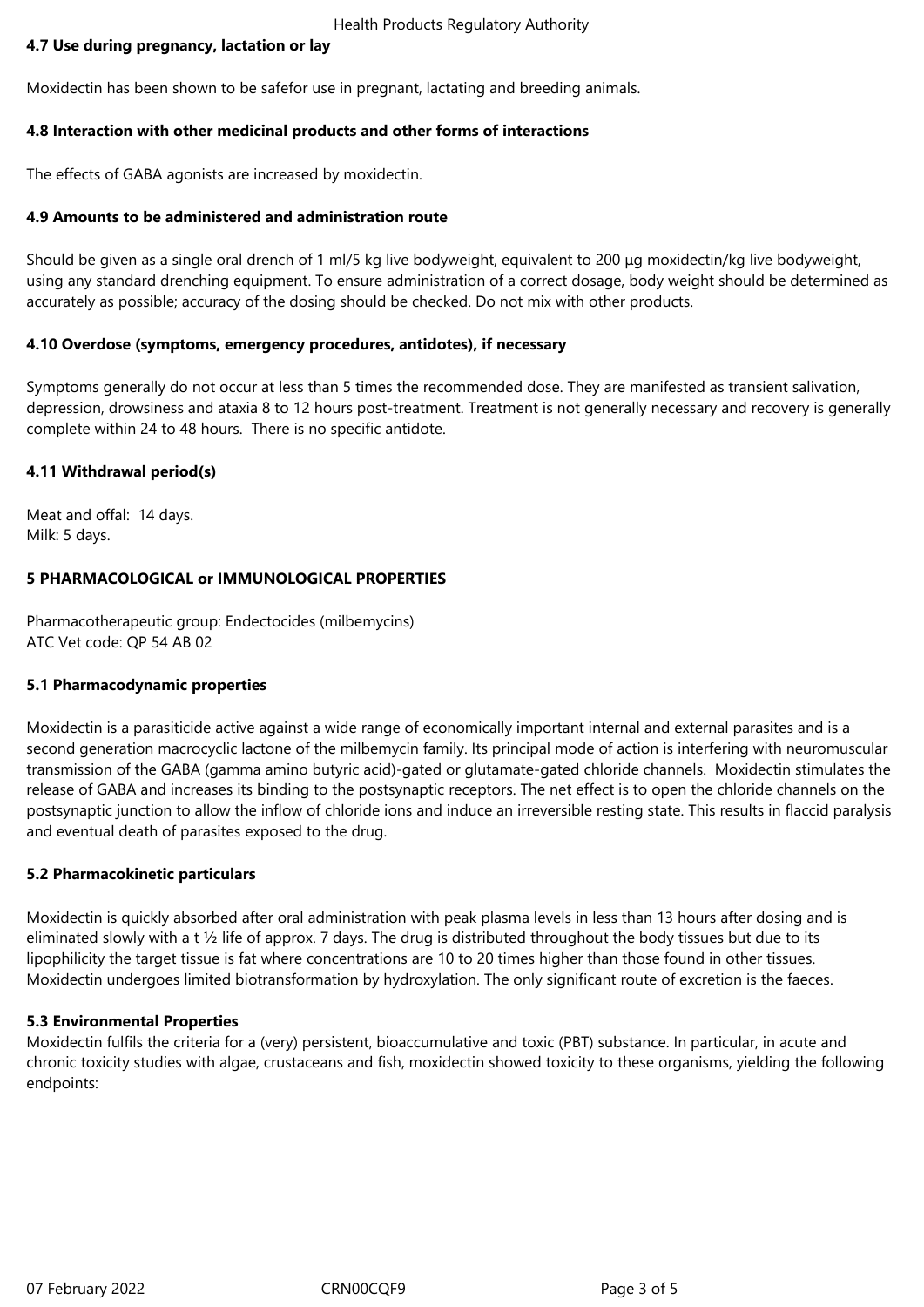| <b>Organism</b> |                                 | EC <sub>50</sub>   | <b>NOEC</b>      |
|-----------------|---------------------------------|--------------------|------------------|
| Algae           | S. capricornutum                | $>86.9 \mu g/l$    | 86.9 µg/l        |
| Crustaceans     |                                 |                    |                  |
|                 | Daphnia magna (acute)           | $0.0302 \mu q/l$   | $0.011 \mu g/l$  |
| (Water fleas)   |                                 |                    |                  |
|                 | Daphnia magna (reproduction)    | $0.0031 \,\mu g/l$ | $0.010 \mu q/l$  |
| Fish            | O. mykiss                       | $0.160 \mu g/l$    | Not determined   |
|                 | L. macrochirus                  | $0.620 \mu q/l$    | $0.52 \mu q/l$   |
|                 | P. promelas (early life stages) | Not applicable     | $0.0032 \mu g/l$ |
|                 | Cyprinus carpio                 | $0.11 \mu g/l$     | Not determined   |

 $EC<sub>50</sub>$ : the concentration which results in 50% of the test species individuals being adversely affected, i.e. both mortality and sub-lethal effects.

NOEC: the concentration in the study at which no effects are observed.

This implies that when allowing moxidectin to enter water bodies, this may have a severe and lasting impact on aquatic life. To mitigate this risk, all precautions for use and disposal must be adhered to.

# **6 PHARMACEUTICAL PARTICULARS**

## **6.1 List of excipients**

Benzyl Alcohol Propylene Glycol Polysorbate 20 Disodium Phosphate Dodecahydrate Sodium Dihydrogen Phosphate Dihydrate Purified Water

## **6.2 Major incompatibilities**

In the absence of compatibility studies, this veterinary medicinal product must not be mixed with other veterinary medicinal products.

## **6.3 Shelf-life**

Shelf life of the veterinary medicinal product as packaged for sale: 18 months. Shelf life after first opening the immediate packaging: 6 months.

#### **6.4 Special precautions for storage**

Keep the container in the outer carton in order to protect from light. Do not store above 25°C.

## **6.5 Nature and composition of immediate packaging**

White HDPE flexi containers containing 1L, 2.5 L, 3 L and 5 L of product. The containers are closed with polypropylene caps with tamper evident seals. Not all pack sizes may be marketed.

## **6.6 Special precautions for the disposal of unused veterinary medicinal products or waste materials derived from the use of such products**

Any unused veterinary medicinal product or waste material derived from such veterinary medicinal products should be disposed of in accordance with local requirements. Do not contaminate watercourses with the product.